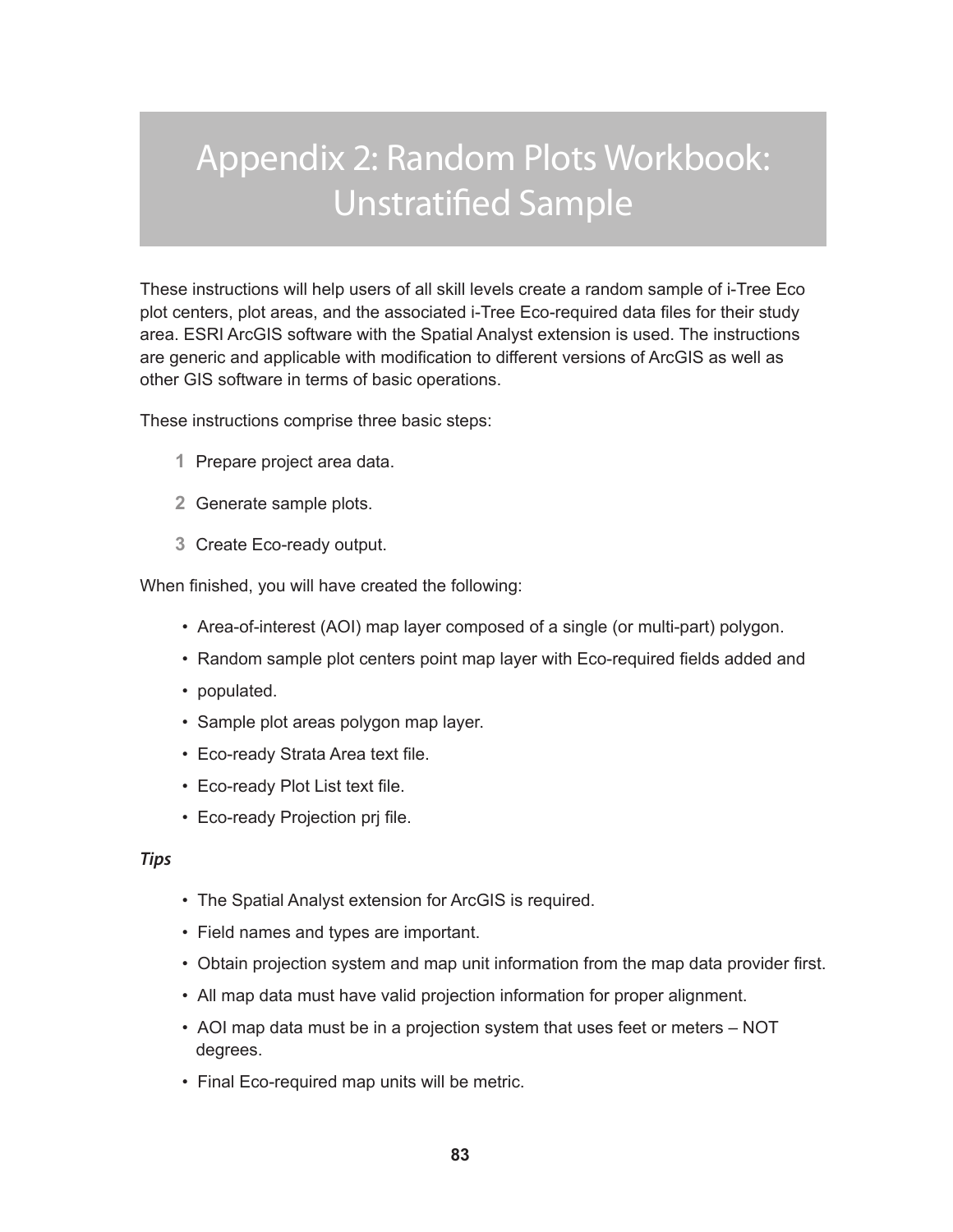- AOI examples are polygons such as a city boundary, park areas, or management zones.
- ESRI shapefiles are easiest to use.
- "Pin" open ArcToolbox when starting pushpin icon, upper right of ArcToolbox panel.
- Practice good file management: folders to hold copies of original data, folders to hold output, employ logical file naming, etc.
- ArcGIS should add the geoprocessed map layers to the view automatically. If not, use the File > Add Data > Add Data… menu to load them.

# Project Area Data Preparation

#### *Overview*

- Obtain a GIS map layer representing the area-of-interest (AOI) polygon(s) for your project area.
- Launch the ArcMap application of ArcGIS.
- Load the AOI map layer into the data view.
- Define the projection/coordinate system of the AOI if needed.
- Reproject the AOI to a system using feet or meters if needed.
- Dissolve the AOI into a single polygon (a single, multi-part polygon if more than one polygon).
- Add Eco-required fields and calculate appropriate values for them.

#### *Detailed instructions*

- **1** Obtain an area-of-interest (AOI) polygon from your GIS Department or an online resource. Several options can be found here: [http://www.esri.com/data/free-data](http://www.esri.com/data/free-data/index.html).
- **2** Launch ArcMap.
- **3** Save your project with an appropriate name at a new location via the **File** > **Save As** menu. Save periodically while working to avoid data loss.
- **4** Use the **File > Add Data > Add Data…** menu to browse to and load the AOI polygon map layer to the current view.
	- **a** If your data are properly projected, ArcGIS should handle projection differences between the AOI and subsequent map layers on-the-fly.
	- **b** If your data lack projection information, an "Unknown Spatial Reference" message may appear. Click **OK** to move past it and use ArcToolbox to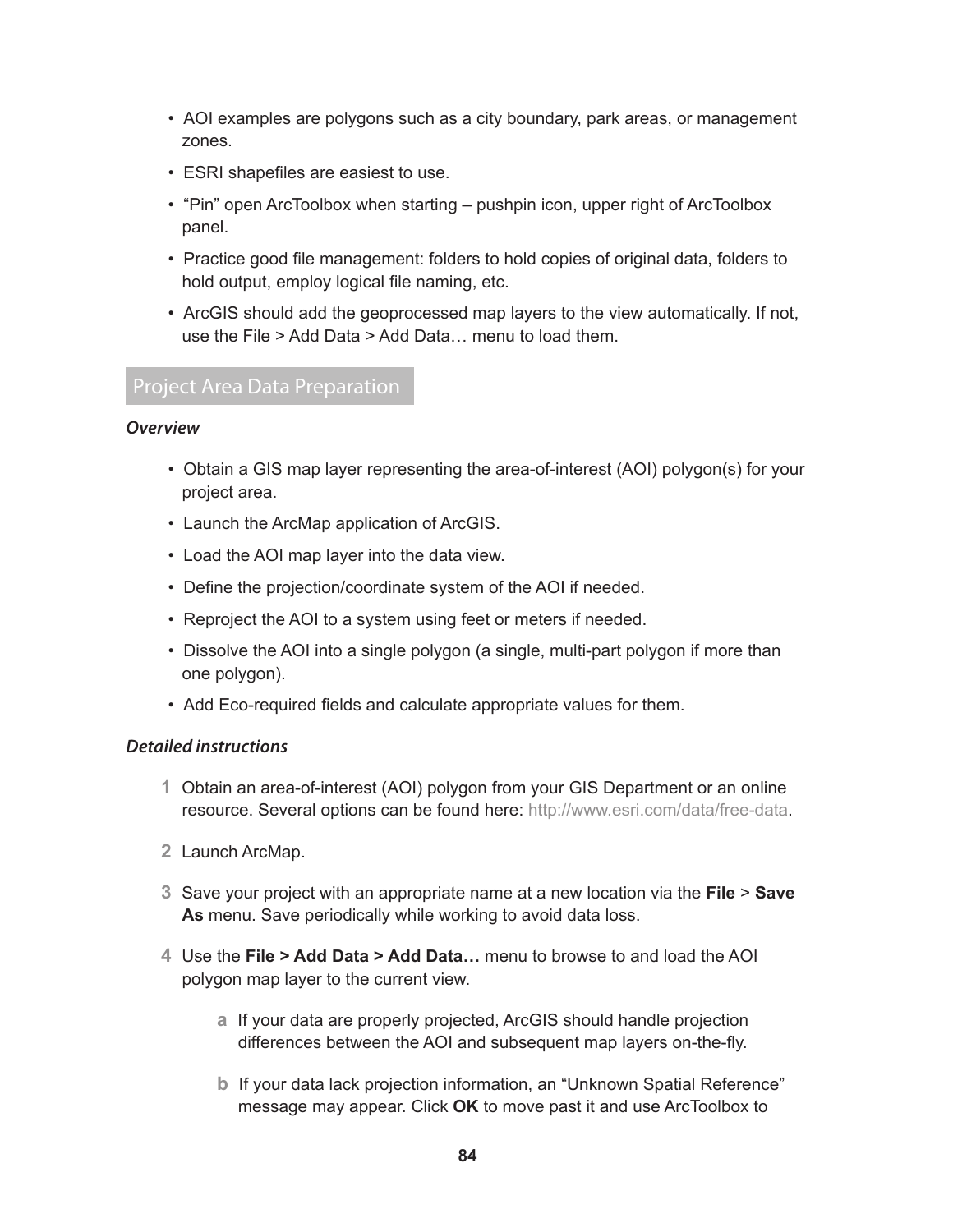define the projection of the AOI map layer according to your data provider's specifications.

Navigate to **ArcToolbox > Data Management Tools > Projections and Transformations > Define Projection** and complete the **Define Projection** form:

For **Input Dataset**, choose the AOI map layer from the drop-down list.

For **Coordinate System**, click the **Properties** button to the right.

In the **Spatial Reference Properties** window that appears, click **Select** and choose the coordinate system indicated by your data provider.

- **5** If necessary, use ArcToolbox to reproject your AOI map layer to a system using feet or meters, ideally selecting a projection system already in use by your organization or a commonly used system such as State Plane or UTM in the United States.
- **6** Navigate to ArcToolbox > Data Management Tools > Projections and Transformations > Feature > Project and complete the **Project** form:
	- **a** For **Input Dataset**, select the AOI map layer from the drop-down menu.
	- **b Input Coordinate System** should be grayed out based on your work in the previous step or per your data provider.
	- **c** For **Output Dataset or Feature Class**, use the **Browse** button to the right and navigate to a suitable location to save the output file and give it a name.
	- **d** For **Output Coordinate System**, click the **Properties** button to the right
	- **e** In the **Spatial Reference Properties** window that appears, click the **Select** button and navigate to the proper coordinate system.
	- **f** For **Geographic Transformation**, select the first choice in the drop-down list if prompted with an "Undefined Geographic Transformation" message.
	- **g** Click **OK** when you've completed all the boxes.
- **7** If your AOI has more than one polygon, you must use ArcToolbox to dissolve them.
	- **a** Navigate to **ArcToolbox > Data Management Tools > Generalization > Dissolve** and complete the **Dissolve** window:
	- **b** For **Input Features**, select the projected AOI map layer from the list.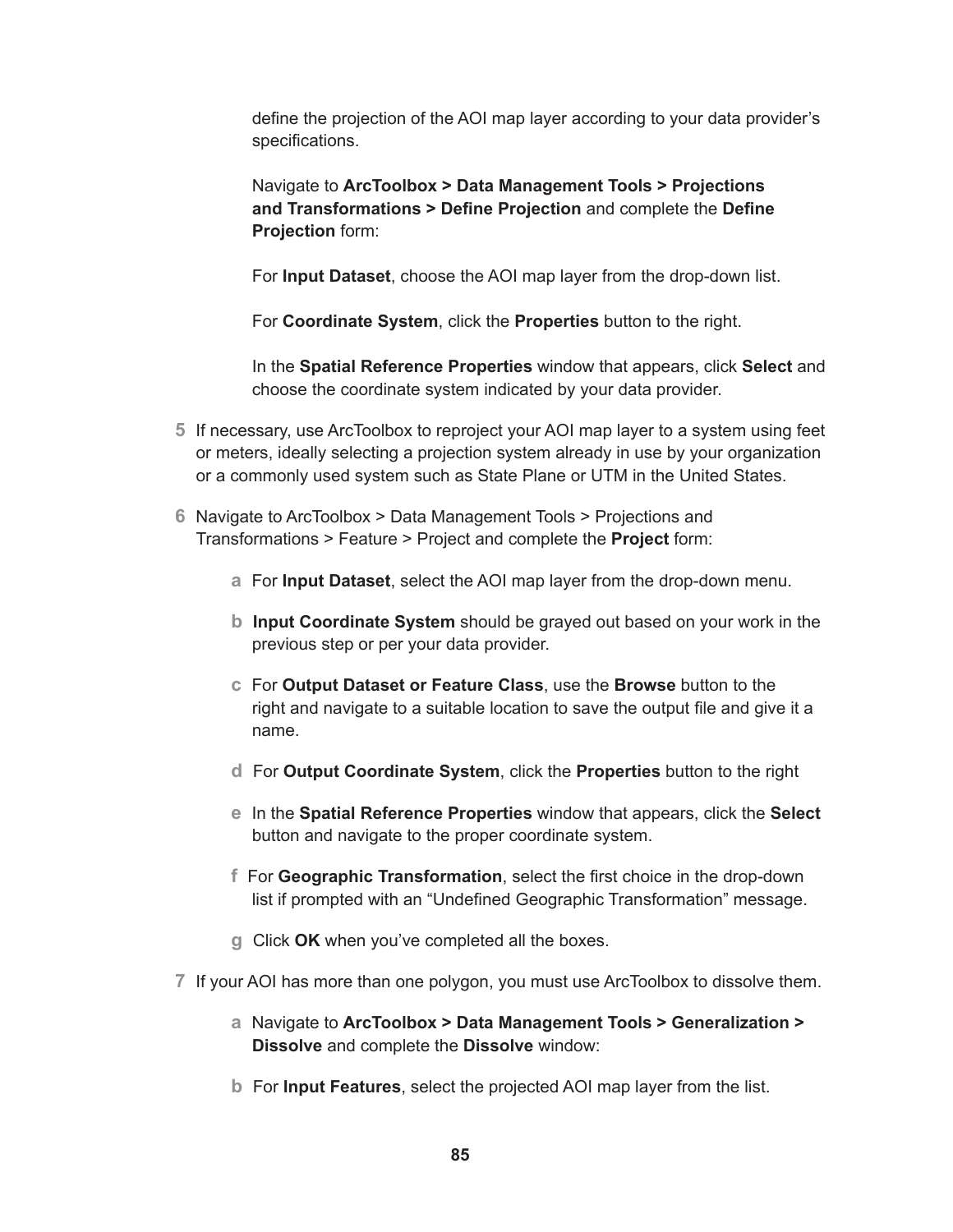- **c** For **Output Feature Class**, use the **Browse** button to navigate to a suitable location and give the file a name.
- **d** For **Dissolve Field**, check the data field attribute value that unifies the AOI. Example: a "Name" field containing the city name of an AOI, even across physically separate city sections. You may need to peruse the layer's attribute table to find this.
- **e** Leave the **Statistics** field blank.
- **f** Ensure the **Create Multipart Features** box is checked.
- **g** Click **OK** to finish.
- **8** Right-click the new dissolved **AOI polygon layer, Open Attribute Table** and verify that there is now a single, multipart polygon present.
- **9** Use ArcToolbox to add Eco-required fields to the projected, dissolved AOI map layer.
	- **a** Navigate to **ArcToolbox > Data Management Tools > Fields > Add Field** and complete the **Add Field** form:
	- **b** Under **Input Table**, select the dissolved AOI map layer from the dropdown list.
	- **c** For **Field Name**, enter: **Strat\_ID**
	- **d** For **Field Type**, select **LONG** from the drop-down list.
	- **e** Skip the following fields:
		- Field Precision Field Scale Field Length Field Alias Field is Nullable Field is Required Field Domain
	- **f** Click **OK**.
- **10** Repeat the steps above as follows for these additional fields:
	- **a Field Name**: **Strat\_Area** with **Field Type**: Select **DOUBLE**.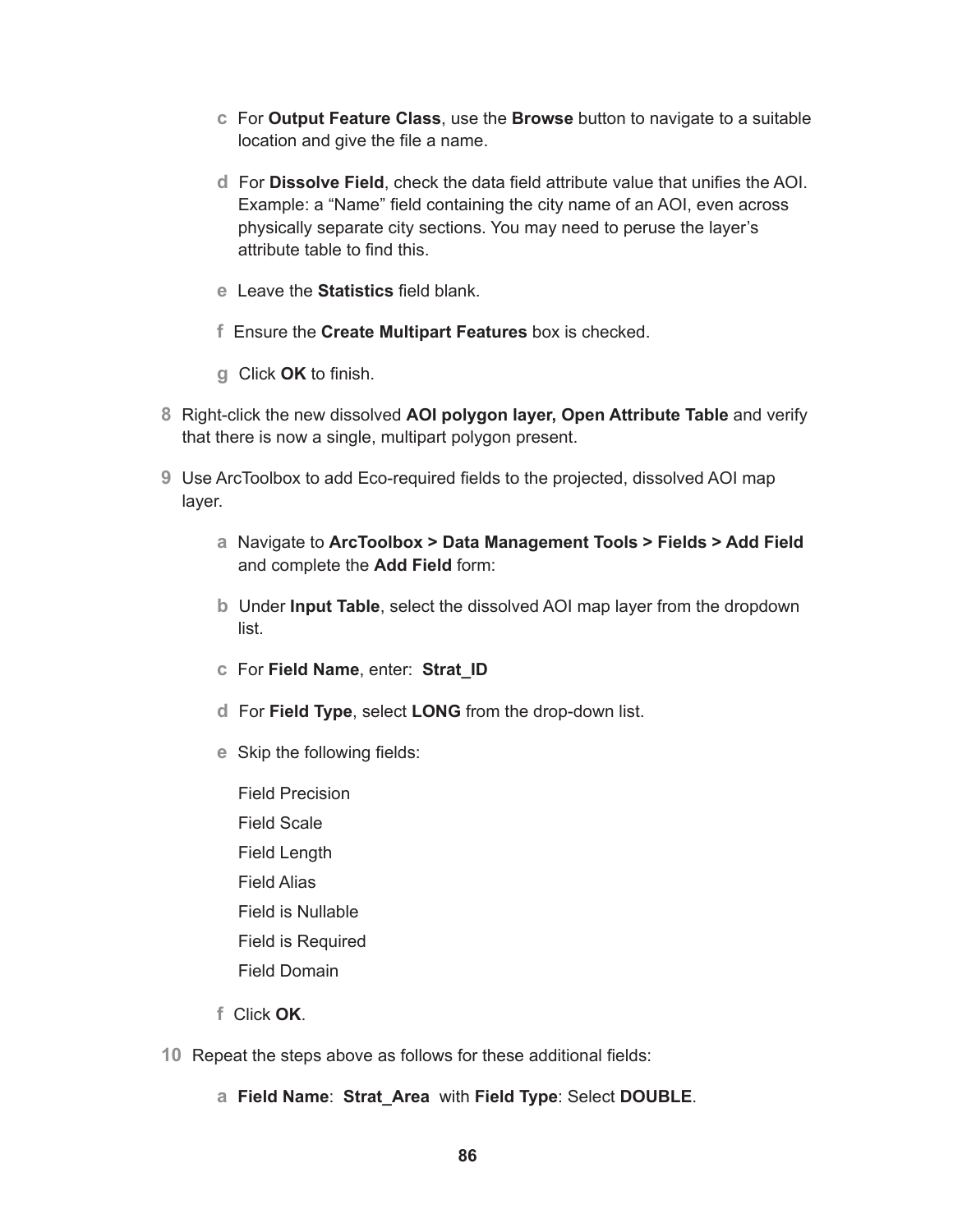## **b Field Name: Strata** with **Field Type**: Select **TEXT**.

- **11** Use the attribute table Field Calculator to populate values for the Eco-specific fields added to the projected, dissolved AOI map layer. To begin, right-click the projected, dissolved AOI map layer and select **Open Attribute Table**.
	- **a** Right-click the **Strat\_ID** field column heading and select **Field Calculator...**
	- **b** In the large text entry box below **Strat\_ID =**, enter: **1**
	- **c** Click **OK**.
	- **d** Repeat for the **Strata** field.
	- **e** In the large text entry box below **Strata =**, enter: **"Single Strata"** (including quotes!)
	- **f** Click **OK**.
	- **g** Right-click the **Strat\_Area** field column heading and select **Calculate Geometry…**
	- **h** For Property: choose **Select Area**. If this is not available, your AOI map layer is not in a projection system using feet or meters; see Steps 4 and 5.
	- **i** For **Coordinate System** choose **Use coordinate system of the data source.**
	- **j** For **Units**, select **Hectares [ha].**

#### *Results*

# **An area-of-interest (AOI) single polygon map layer with Eco-required fields added and populated.**

• The AOI polygon map layer is now ready to be used for plot generation.

# Sample Plot Generation

#### *Overview*

- Run the Create Random Points tool from ArcToolbox for the AOI.
- Add Eco-required fields to the random plots data.
- Calculate field values for the random plots data.
- Buffer the random plots point data to form plot areas.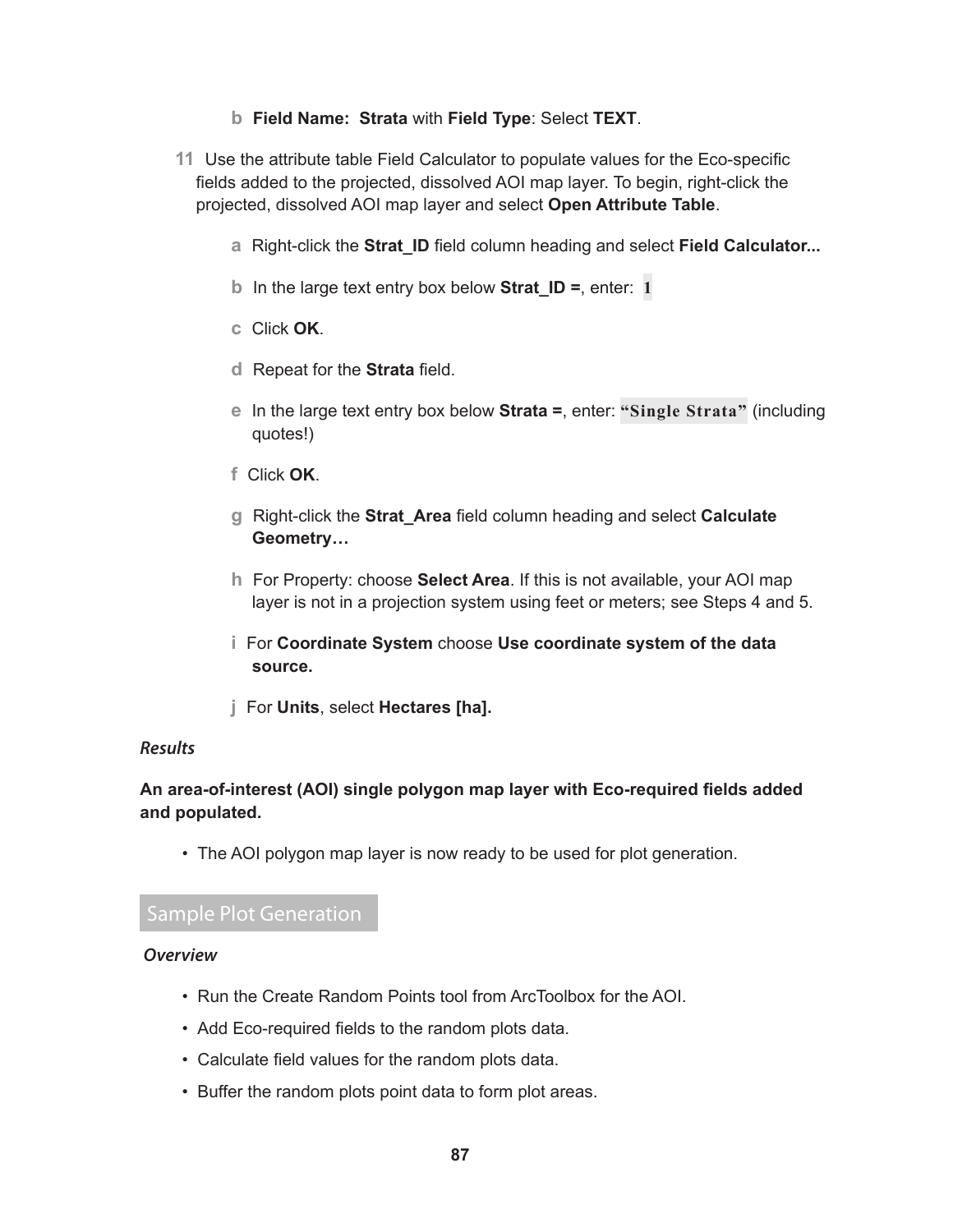## *Detailed instructions*

*Use the Create Random Points tool in ArcToolbox to generate the desired number of plots for the projected, dissolved AOI.*

- **1** Navigate to **ArcToolbox > Data Management Tools > Feature Class > Create Random Points**.
- **2** Complete the **Create Random Points** form:
	- **a** For **Output Location**, browse to and single-click your working folder to select it and click **Add**.
	- **b** For **Output Point Feature Class**, type in an appropriate name with a .SHP extension.
	- **c** For **Constraining Feature Class**, select your projected, dissolved AOI polygon map layer.
	- **d** For Number of Points [value or field], enter the desired number of sample plots for this selected land cover.
	- **e** Skip the remaining inputs.
	- **f** Click **OK**.

*Use ArcToolbox to add Eco-required fields to the newly created sample plots point map layer.*

- **1** Navigate to **ArcToolbox > Data Management Tools > Fields > Add Field**.
- **2** Complete the **Add Field** form:
	- **a** For **Input Table**, select the newly created sample plots point map layer from the dropdown list.
	- **b** For **Field Name**, enter: **ID**
	- **c** For **Field Type,** select **LONG** from the drop-down list.
	- **d** Skip the following fields:

Field Precision Field Scale Field Length Field Alias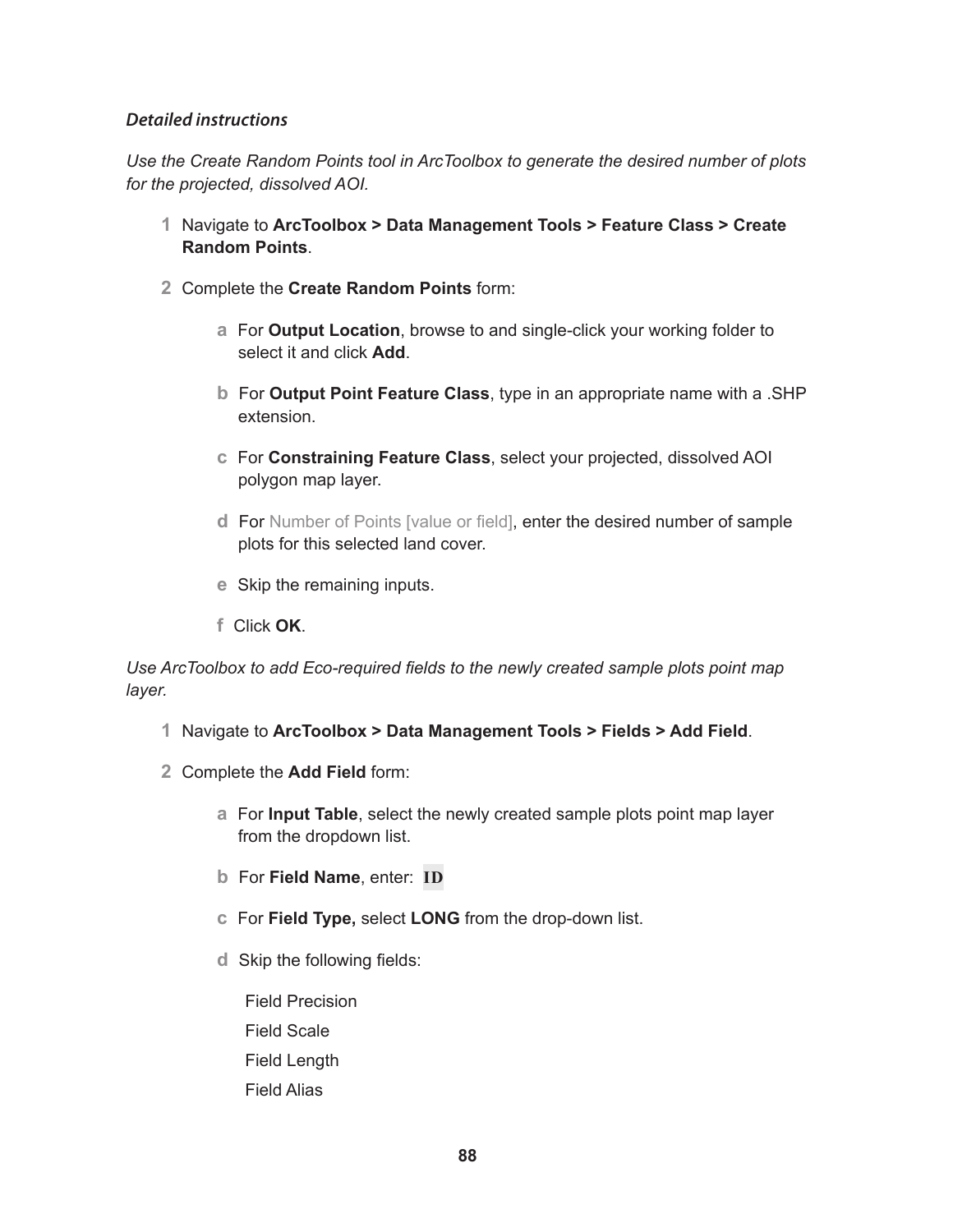Field is Nullable Field is Required Field Domain

- **e** Click **OK**.
- **3** Repeat the steps above as follows for these additional fields:
	- **a Field Name**: **LCCode** with **Field Type**: Select **SHORT**.
	- **b Field Name: X\_Coord** with **Field Type**: Select **DOUBLE**.
	- **c Field Name**: **Y\_Coord** with **Field Type**: Select **DOUBLE**.

*Use the attribute table Field Calculator to populate values for the Eco-specific fields added to the sample plots point map layer in the step above*.

- **1** Right-click the sample plots point map layer and select **Open Attribute Table**.
- **2** Right-click the **ID** field column heading and select **Field Calculator...**
	- **a** In the large text entry box below **ID =**, enter: **[FID]+1**
	- **b** Click **OK**.
- **3** Repeat step 2 for the **LCCode** field.
	- **a** In the large text entry box below **LCCode =**, enter: **1**
- **4** Right-click the **X\_Coord** field column heading and select **Calculate Geometry…**
	- **a** For **Property**: select **X Coordinate of Point**
	- **b** For **Coordinate System** choose **Use coordinate system of the data source**
	- **c** For **Units**, select **Meters [m]**
	- **d** Click **OK.**
- **5** Right-click the **Y\_Coord** field column heading and select **Calculate Geometry…**
	- **a** For **Property**: select **Y Coordinate of Point**
	- **b** For **Coordinate System** choose **Use coordinate system of the data source**
	- **c** For **Units**, select **Meters [m]**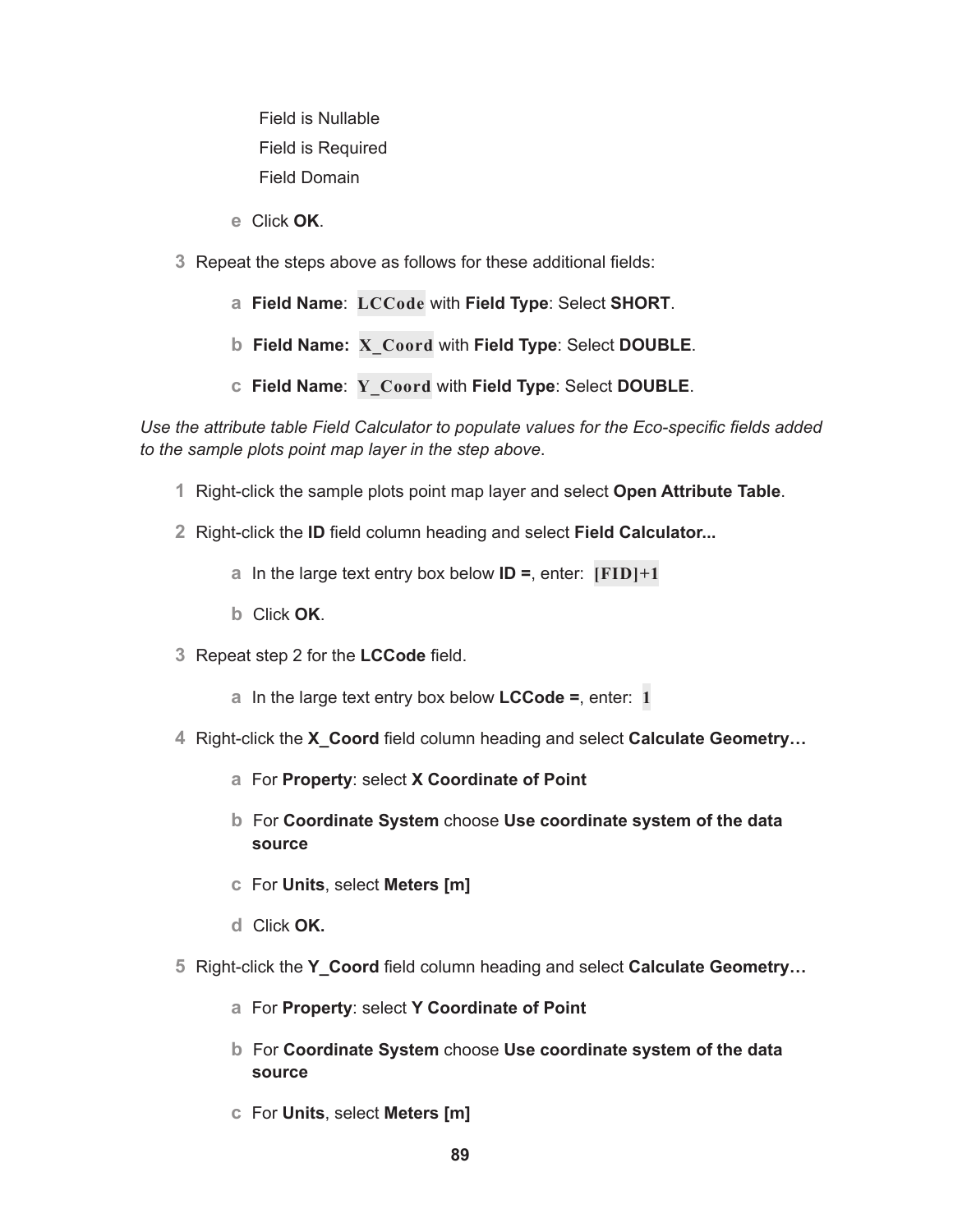**d** Click **OK.**

- **6** To verify the attributes have been correctly modified in the sample plots point map layer, right-click the sample plots point map layer in the map layers list, and choose **Open Attribute Table**.
	- **a** Scan through the fields and their values to verify they are correct.

*(Optional) Use ArcToolbox to buffer the sample plots point map layer. This step creates the plot of your desired survey size around the plot centers and can be used to make field data collection plot maps.*

- **1** Navigate to **ArcToolbox > Analysis Tools > Proximity > Buffer**.
- **2** Complete the **Buffer** form:
	- **a** Under **Input Features**, select the sample plots point map layer from the drop-down list.
	- **b** For **Output Feature Class,** use the **Browse** button to navigate to a suitable location and choose a file name for the resulting map layer.
	- **c** For **Distance**, in the **Linear Unit** box, enter the distance value from the list below, based on your desired plot size. (The distance is the radius of the plot).

#### **Feet**:

For 1/5 acre plots: enter: **52.66** For 1/10 acre plots: enter: **37.24** For 1/20 acre plots: enter: **26.33** For 1/100 acre plots: enter: **11.78**

#### **Meters**:

For 1/5 hectare plots: enter: **25.23** For 1/10 hectare plots: enter: **17.84** For 1/20 hectare plots: enter: **12.62** For 1/100 hectare plots: enter: **5.64**

- **d** Select Feet or Meters as appropriate from the units dropdown
- **e** Skip the following entries:

Side Type End Type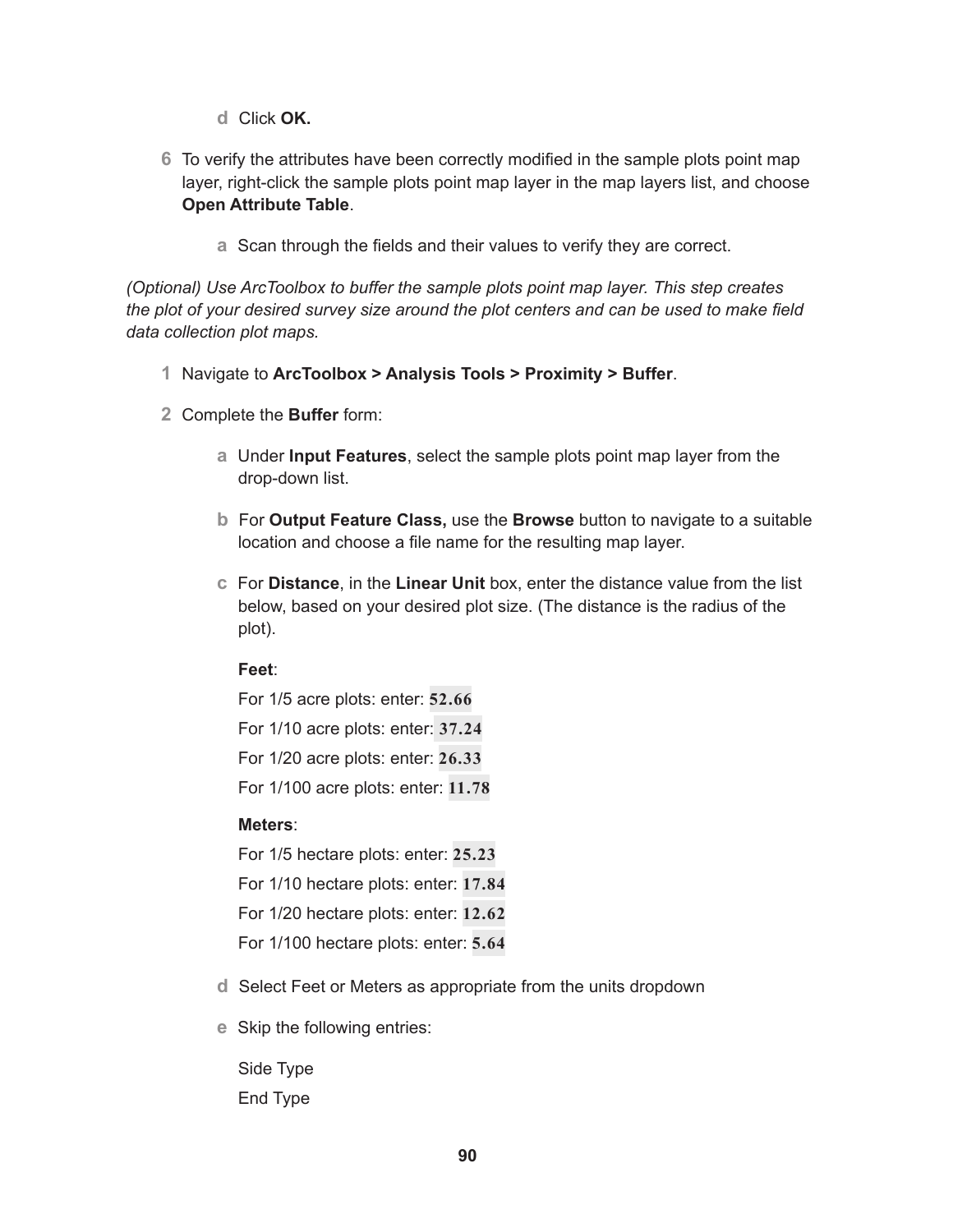Dissolve Type Dissolve Field(s)

- **f** Click **OK**.
- **3** The buffered sample points layer is added to the map view automatically; zoom in to examine individual plot areas. Note: choose an appropriate equal-area projection system in the layers data view properties if your plot areas appear not to be circular.

#### *Results*

## **Sample plots point map layer**

- User-defined number of plots randomly spread throughout the AOI
- Plot points assigned with land cover categories
- Eco-required fields added and populated

## **(Optional) Sample plot areas polygon map layer**

# Create Eco-Ready Output

#### **Overview**

- Export select fields from the Plot attribute table to a text file.
- Export select fields from the Strata polygons attribute table to a text file.
- Copy and rename the AOI projection file.

#### *Detailed instructions*

- **1** From the **Selection** menu, choose **Clear Selected Features** if available to unselect all features.
- **2** Right-click the spatially joined sample plot centers *point* map layer in the map layers list and select **Open Attribute Table**.
	- **a** Right-click the **FID** field and select **Turn Field Off.**
	- **b** Repeat for all but the **ID, LCCode, X\_Coord**, and **Y\_Coord** fields (added in Sample Plot Generation above).
	- **c** Under the upper left **Table Options** drop-down button, select **Export**.
	- **d** Browse to a folder where you wish to save the output file.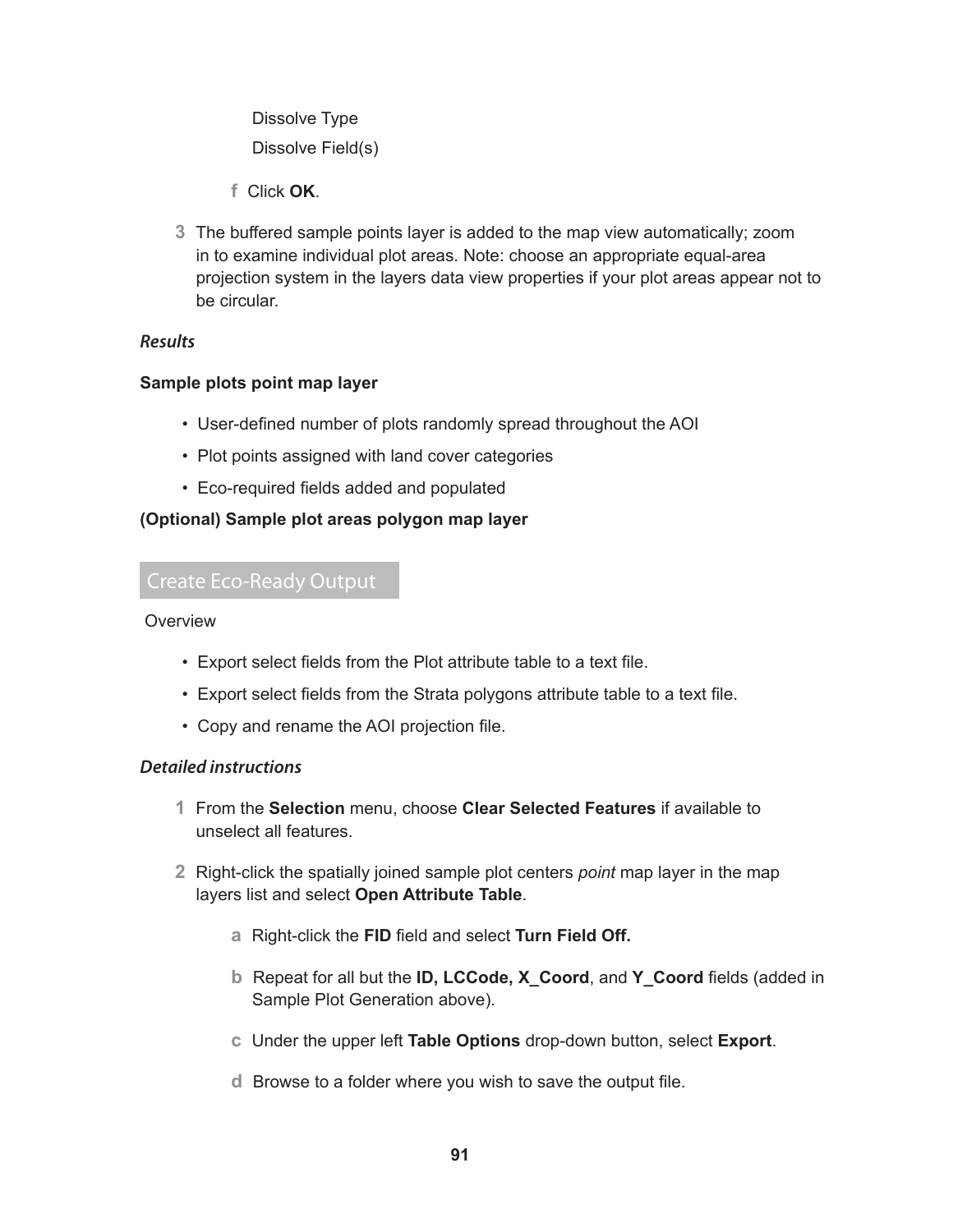- **e** For **Save the file as** type select **Text File**.
- **f** Name the export appropriately, such as "myEcoPlots\_mmyyyy.txt".
- **g** Click **No** when asked to add the new table to the current map.
- **3** Open the text file in a simple editor such as Windows Notepad (avoid using word processing software due to formatting issues).
	- **a** Use the **Search and Replace** function to replace each comma with a space.
	- **b** Save the file
	- **c** Delete the first line containing the field names: "ID","LCCode","X\_ Coord","Y\_Coord"
	- **d** Copy and paste these two lines at the top of the file:

```
$ U4PLLS! 1.3 20040728 1549
1
```
**e** A properly formatted file will look like this:

```
$U4PLLS! 1.3 20040728 1549
1
1 1 1199094.600650 2095374.121430
2 1 1202999.760510 2094522.116280
3 1 1207382.288000 2096877.180300
4 1 1198150.473980 2101783.086320
```
**...**

- **4** Right-click the dissolved land cover polygon layer in the map layers list and select **Open Attribute Table**.
	- **a** Right-click the **FID** field and select **Turn Field Off**.
	- **b** Repeat for all but the **Strat\_ID, Strat\_Area,** and **Strata** fields (added in Strata Preparation above).
	- **c** Under the **Table Options** drop-down button, select **Export**.
	- **d** Browse to a folder where you wish to save the output file and save as a Text File.
	- **e** Name the export appropriately, such as "myEcoStrata\_mmyyyy.txt".